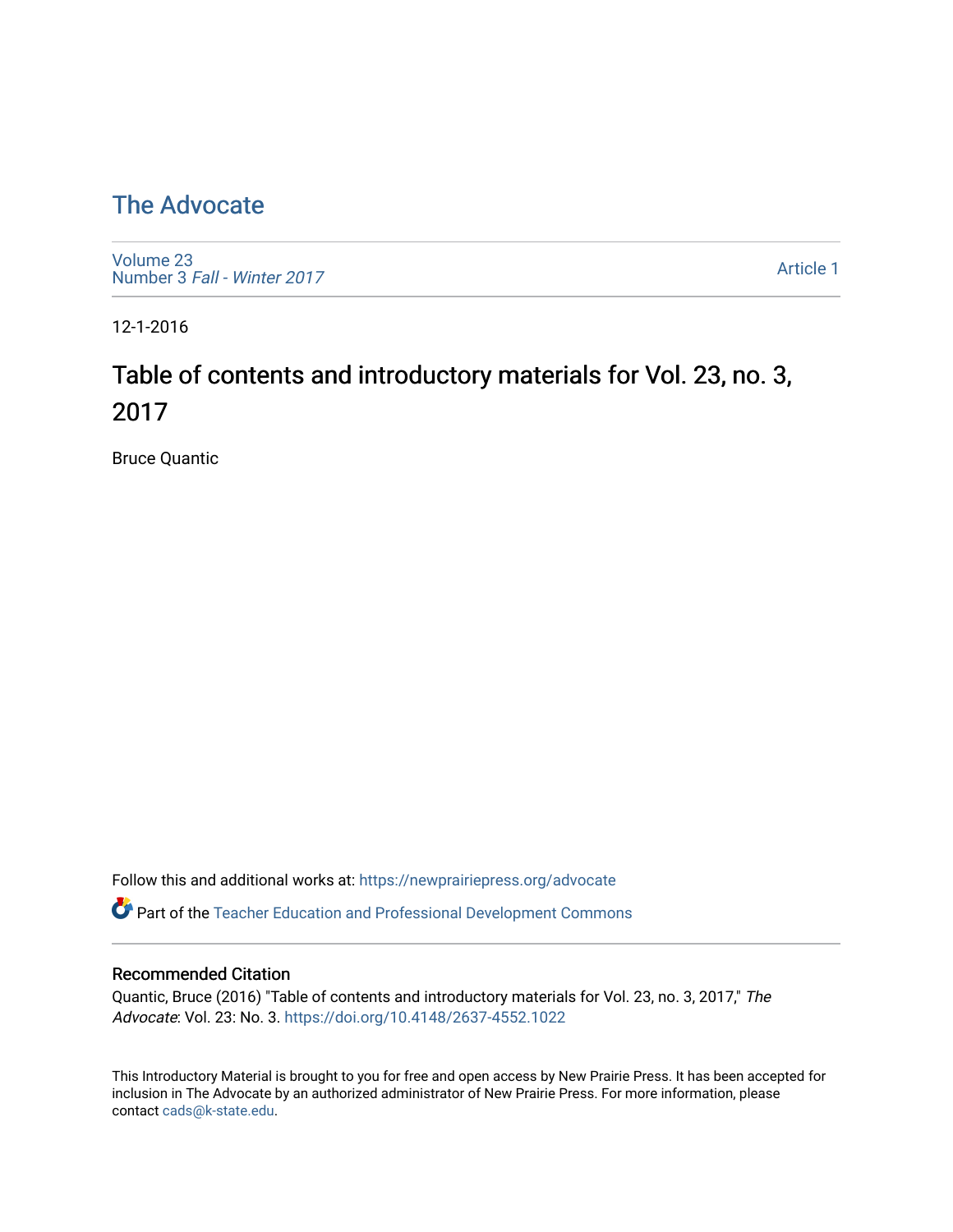#### Table of contents and introductory materials for Vol. 23, no. 3, 2017

#### Abstract

Table of contents and introductory materials for Vol. 23, issue 3 (Fall - Winter 2017), including a dedication to Dr. Donald E. Hufford (1929-2016), ATE-K member and reviewer/author.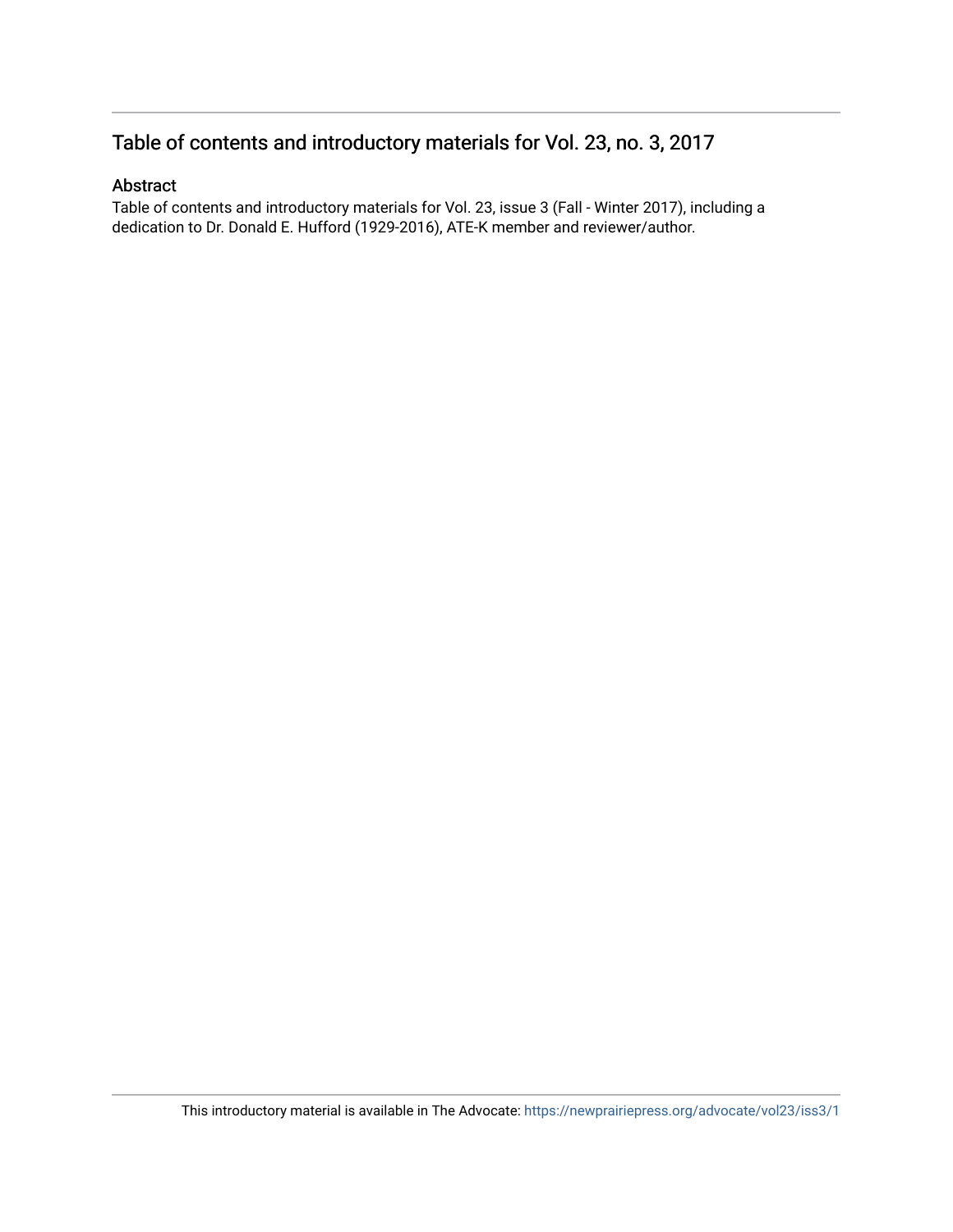

# **FALL - WINTER 2017 VOL. 23, No. 3**

*The official publication of the Association of Teacher Educators – Kansas* 

**Dr. Bruce Quantic**, Editor

**Matthew S. Curtis**, Web Content Manager / Layout Editor

#### **Association of Teacher Educators - Kansas Executive Council**

**Dr. Laurie Curtis**, President Kansas State University

**Dr. Dan Stiffler**, Vice-President Emporia State University

**Dr. Jill Gonzalez-Bravo**, Secretary MidAmerica Nazarene University

**Dr. Tim Fry**, Executive Director Washburn University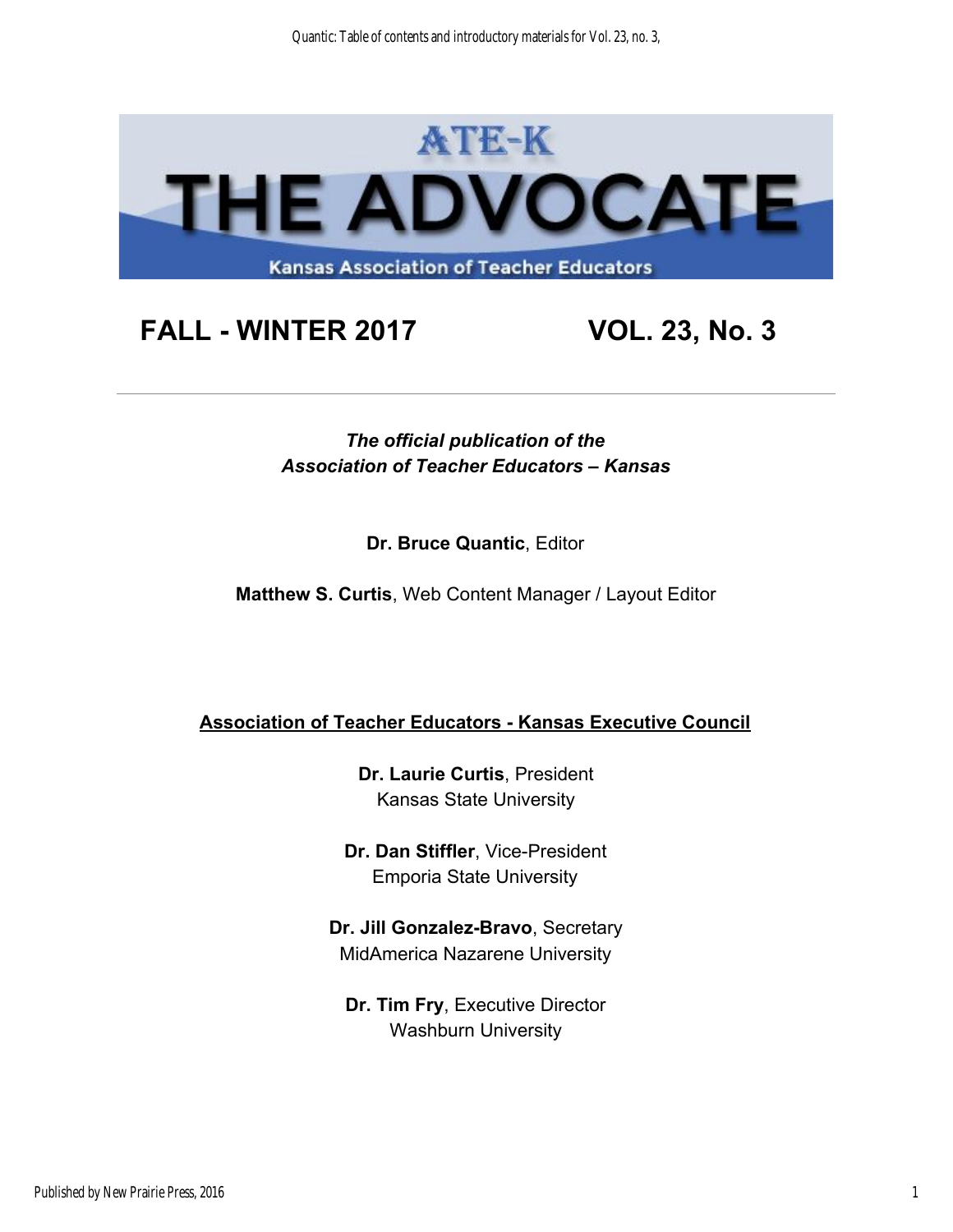Greetings from ATE-K,

Our organization is in a state of change. It seems that new initiatives are being launched regarding nearly every facet of our profession including new standards, new accreditation systems and new funding formulas. The same holds true for our K-12 partners. As mentioned at our fall conference, we need to meet change with optimism! We need to…

Communicate. We need to be in discussion about all new initiatives that we are involved with, seeking opportunities for academic discourse regarding not only the changes we are encountering but the challenges and opportunities they present.

Help our K-12 partners embrace these new changes by sending them the best-informed pre-service teachers possible, i.e. candidates who understand things such as the Rose Capacities, Individual Plans of Study, innovative tools and strategies-teachers that know how to meet the needs of all their students.

Advocate! We need to tell our stories, celebrate our successes and advocate for the profession of teaching every chance we get!

Believe that No problem is too large that it can't be addressed through collaborative efforts between our institutions and our K-12 partners. As educators, we have the professional wisdom to speak out for exemplary teaching and learning in Kansas.

Gather evidence on exemplary practice to continue to improve upon the work that we do, seeking to strengthen our programs and profession through meaningful research. Sharing this information at our state conference and journals such as *The Advocate* will be beneficial to all.

Embrace change. While it isn't always comfortable, it is inevitable. The needs of our workforce continue to change, therefore those of us preparing students for our future will see these changes. Change brings opportunity!

I hope while you enjoy this issue of *The Advocate* you find inspiration for your teaching, and are reminded to honor those who have preceded us while continuing to celebrate all that we do well.

Laurie J. Curtis

Laurie J. Curtis, PhD President, ATE-K Kansas State University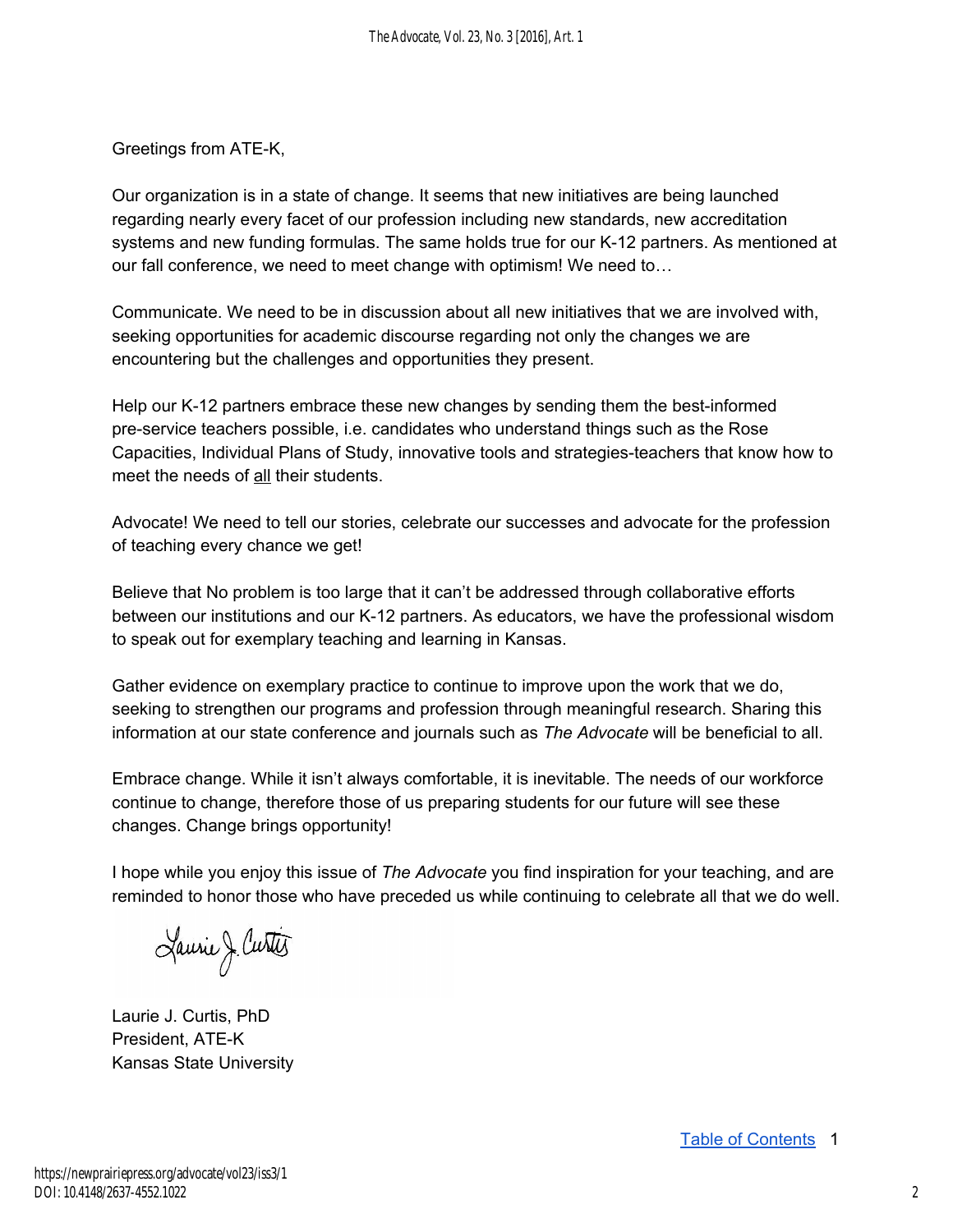#### **Editor's Statement Fall/Winter 2016-17**

#### The Association of Teacher Educators-Kansas

#### The ATE-K ADVOCATE

The ADVOCATE provides a forum for sharing research, editorial comments, especially teacher education in Kansas and across the country. This journal is online and can be accessed at: atekan.org, We are linked to the ATE national website.

ATE-K invites members as well as non-members to submit manuscripts on research and best practices related to: Teacher Education, Foundations, Technology, Supervision, Partnerships, Assessment, Professional Development, Curriculum, Innovations, Current Trends or "Theme Based" papers based on a tie-in with a National ATE meeting.

The journal is peer-reviewed. A fee of \$20 is required which also pays for a yearly (school year) membership. This money helps offset the costs for placing the journal online and to pay the web-content manager / layout editor. To check on membership and fee payment, contact:

> Dr. Tim Fry, Exec. Dir. at Washburn University ([tim.fry@washburn.edu](mailto:tim.fry@washburn.edu)

Deadlines are found on our website, atekan.org We generally publish twice a year, Fall/Winter.....and.....Spring/Summer. PAST ISSUES CAN BE SEEN BY ACCESSING THE WEB-SITE AND CLICKING ON "JOURNAL."

Articles should be send to me at: **bquantic@yahoo.com.** I live at 1213 N.Hamilton Circle, Derby, Kansas 67037

Sincerely,

H. Bruce Quantic, Ed.D. **Editor**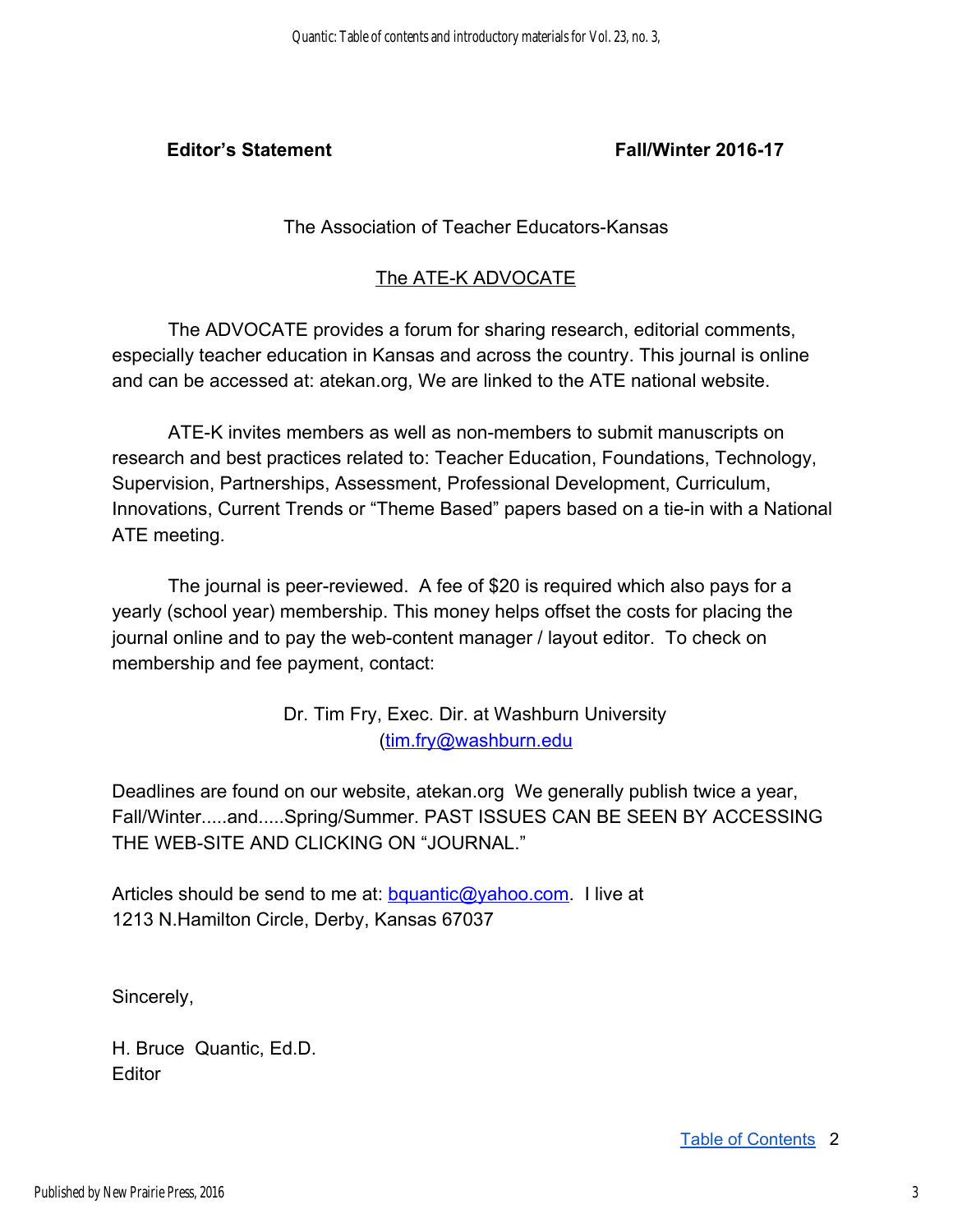#### **This Edition of The ATE-K ADVOCATE is Dedicated to:**

Dr. Donald E. Hufford, Ph.D. 10/29/1929 –9/27/2016

#### *ATE-K member and reviewer/author*

Don had a long and varied career in education. He was a retired Professor of Education at Newman University in Wichita where he taught for 24 years. He started there at age 61 when he was then the oldest professor at the University. He was a graduate of Kansas City Community College, Baker University, and the University of Kansas.

After attending Southern Methodist University in Dallas and Boston University, Don worked as a director at Morgan Memorial Youth and Children's Center in Boston's then-notorious South End. He encouraged youth to get off the streets and into an organized program, advice he continued to offer throughout his career.

Don was the founding Executive Director of Methodist Youthville at Dodge City, a residential treatment center for adolescent boys, for nearly 30 years. Don and his wife Evie had a tremendous impact on hundreds of boys, (serving as critical role models). After retiring there, Don and Evie began their post graduate work at K.U. His Ph.D.was in Philosophy of Education, his dissertation was entitled "*Polarity Thinking in the Educational Philosophy of W.E.B. Du Bois."* 

Don was a prolific writer. He published in numerous journals and made many presentations at professional societies and associations throughout the country. He served as President of the Missouri Valley Philosophy of Education Society, President of the Society of Philosophy and History of Education. He was the keynote speaker for the 2009 Drake Lecture for the Educational Foundations Society.

The Society of Philosophy and History of Education dedicated its 2014 journal to him, stating (in their dedication,) " He is a kind, thoughtful, and thinking man with experiences few educators have to bring to their teaching and scholarship. He has tread where few have had the courage and passion to pass and yet remains positive, affirming and relentlessly adamant that education improves individual lives and society at large."

*"Unconditional means no conditions - past, present, or future. Worth and Dignity are the birthrights of every child. They are not earned. They cannot be lost or neglected. THEY JUST ARE." - Don Hufford*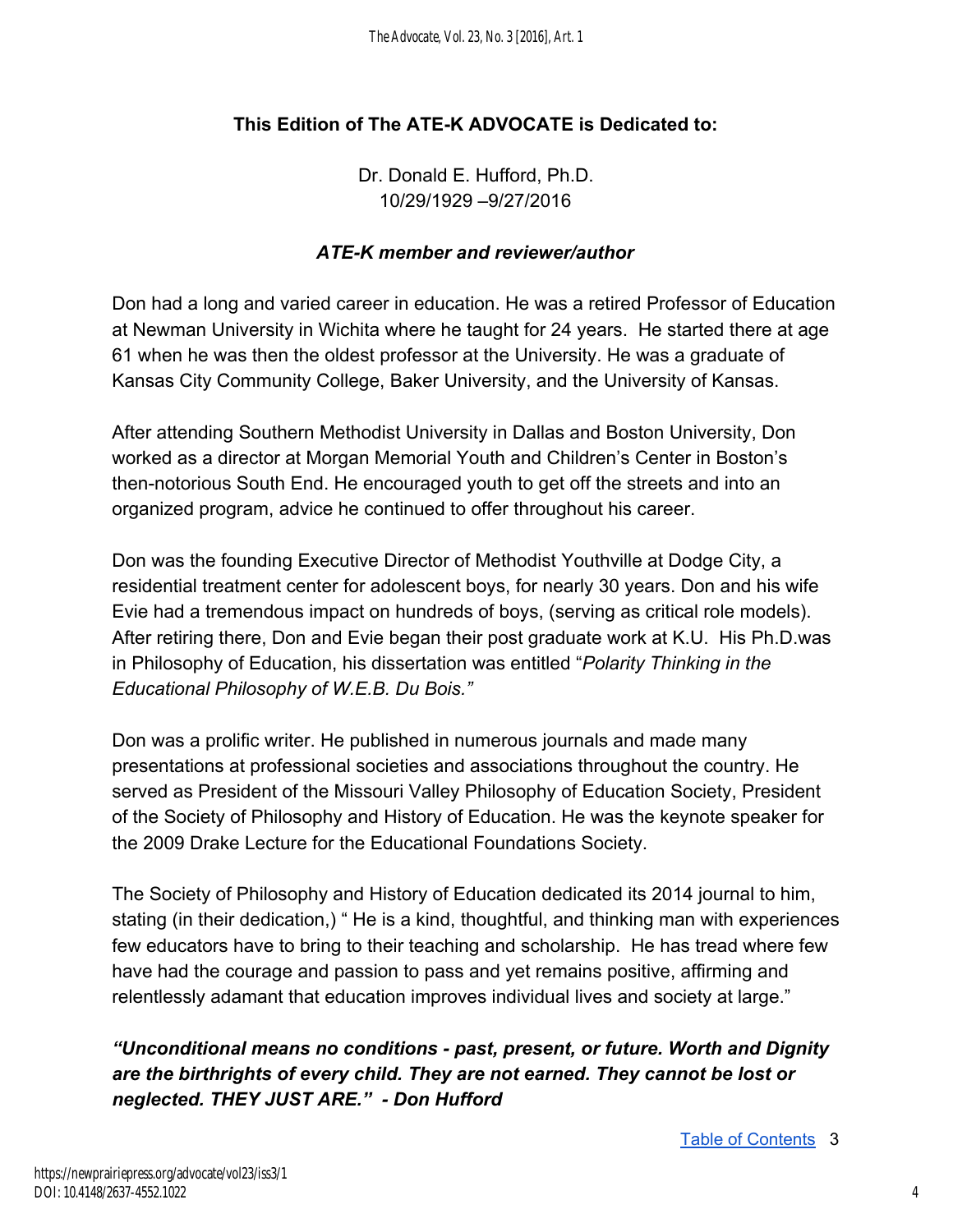# **THE ADVOCATE**

\_\_\_\_\_\_\_\_\_\_\_\_\_\_\_\_\_\_\_\_\_\_\_\_\_\_\_\_\_\_\_\_\_\_\_\_\_\_\_\_\_\_\_\_\_\_\_\_\_\_\_\_\_\_\_\_\_\_\_\_\_\_\_\_\_\_\_\_\_

### *Fall - Winter 2017*

| When Study Abroad is Not Enough ; Improving Language Proficiency through<br><b>Virtual Interaction</b> |
|--------------------------------------------------------------------------------------------------------|
|                                                                                                        |
| <b>An Online Resource for Improving Instructional Practice</b>                                         |
|                                                                                                        |
| <b>Video-based Education Ethnography Project</b>                                                       |
|                                                                                                        |
| The Power of Classroom Libraries and Pre-Service Teachers                                              |
|                                                                                                        |
| <b>Benefits of a University Faculty-to-Faculty Mentoring Program</b>                                   |
|                                                                                                        |
| Readstricted : Censorship in Public School Libraries                                                   |
|                                                                                                        |
| <b>Teacher Shortages in Kansas and in the Nation</b>                                                   |
| 61                                                                                                     |